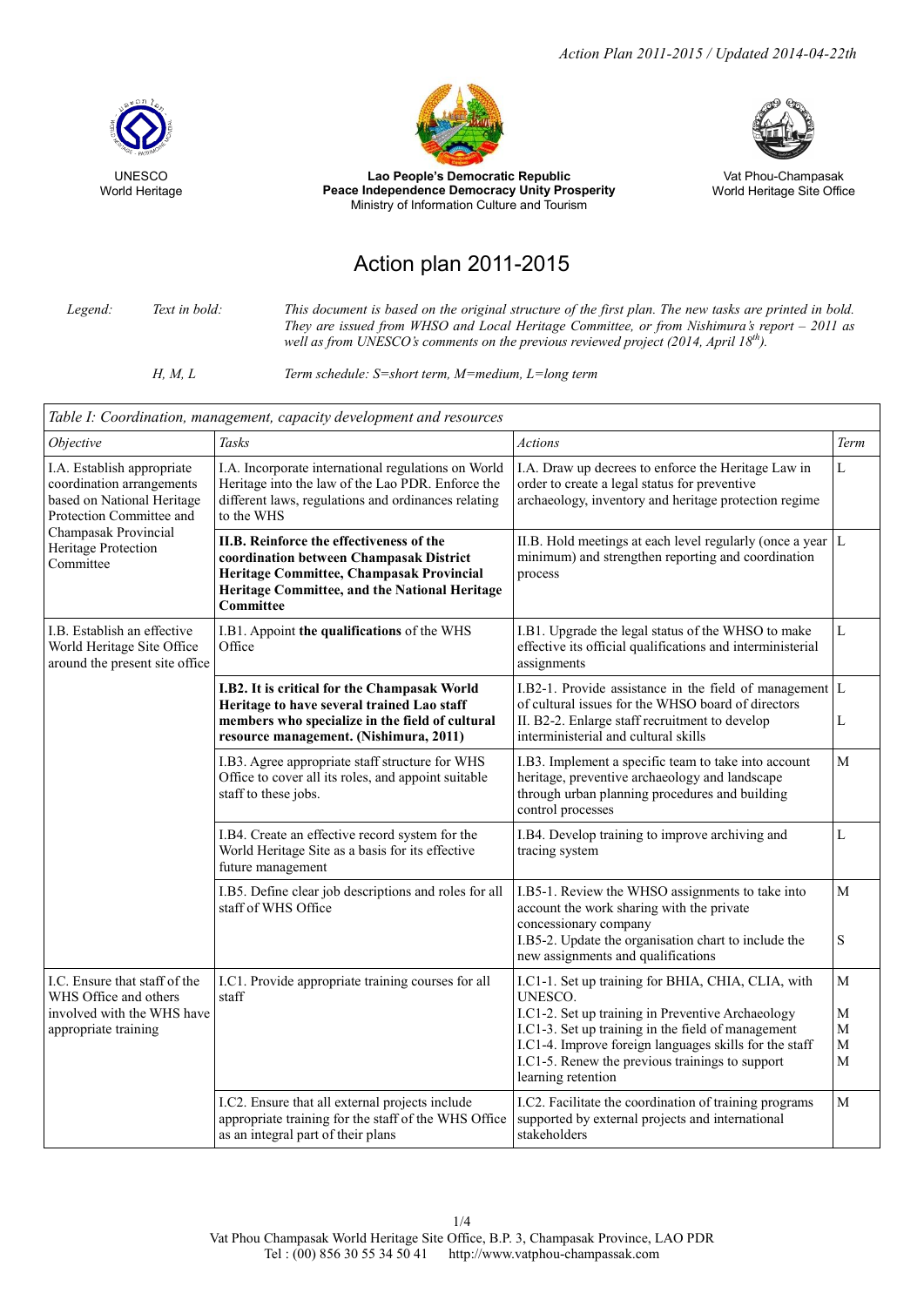| LD. Review the<br>international links of the<br>WHS                                                                                            | I.D1. Consider forming a committee to coordinate<br>international inputs of the WHS                                                              | I.D1-1. Set up an international coordination meeting<br>every year<br>I.D1-2. Enlarge the international coordination meetings $\vert M \vert$<br>and invite representatives of universities and scientific<br>cooperation programs |        |
|------------------------------------------------------------------------------------------------------------------------------------------------|--------------------------------------------------------------------------------------------------------------------------------------------------|------------------------------------------------------------------------------------------------------------------------------------------------------------------------------------------------------------------------------------|--------|
|                                                                                                                                                | I.D2. Develop proposals to create, subjet to<br>funding, and institute based on the WHS Office as<br>a national/international training facility. | I.D2-1. Create a training centre in Champasak (Project<br>of Public Heritage House to be implemented in<br>Champasak)                                                                                                              | L      |
| I.E. Monitor and review the<br>effectiveness of the WHS<br>Office and the overall state<br>of conservation of the WHS                          | I.E1. Draw up measures for monitoring the site's<br>condition and effectiveness of the WHS Office                                                | I.E1. Increase the effectiveness and support the<br>management of the Provincial Heritage Committee<br>I.E2. Implement the Heritage Fund to provide some<br>funding to the heritage institutions                                   | L<br>L |
| I.F. Secure adequate<br>resources for the<br>conservation, restoration,<br>maintenance, interpretation<br>and ongoing management of<br>the WHS | I.F1. Maximise funding from Province, site income<br>and the Vat Phou fund for the management of the<br>WHS.                                     | I.F1. Use the Heritage Fund to support conservation,<br>maintenance and restoration activities (idem I.E2)                                                                                                                         |        |
|                                                                                                                                                | I.F2. Seek international funding for specific<br>projects within agreed priorities for WHS.                                                      | I.F2. Reinforce the coordination between international<br>programs (see also I.C2. and I.D1-1.)                                                                                                                                    | M      |
|                                                                                                                                                | I.F3. Provide an office for international projects<br>working within the WHS.                                                                    | I.F3. Implement new office for international teams<br>outside the monument zone (Project of Public Heritage<br>House in Champasak)                                                                                                 | L      |

|                                                                                                  | Table 2: Actions in Zone 4 The Monument Protection Zone                                                                                                                                                                                                                                |                                                                                                                                                                                                              |                  |
|--------------------------------------------------------------------------------------------------|----------------------------------------------------------------------------------------------------------------------------------------------------------------------------------------------------------------------------------------------------------------------------------------|--------------------------------------------------------------------------------------------------------------------------------------------------------------------------------------------------------------|------------------|
| Objective                                                                                        | <b>Tasks</b>                                                                                                                                                                                                                                                                           | <b>Actions</b>                                                                                                                                                                                               | Term             |
| II.A. Make all parts of Zone<br>4 secure and free of<br>encroachment                             | II.A1. Staff and patrol all parts of Zone 4                                                                                                                                                                                                                                            | II.A1. Reinforce the formal process of control and<br>patrol not only in zone 4 (see also I.B3.)                                                                                                             | M                |
|                                                                                                  | II.A2. Remove modern building (rice field hut at<br>Hong Nang Sida)                                                                                                                                                                                                                    | II.A2. Demolish the existing concrete structure                                                                                                                                                              | L                |
|                                                                                                  | II. A3. Establish a Landscape Plan and Land<br>Use guidelines in Zone 4 (UNESCO, 2014)                                                                                                                                                                                                 | II. A3. Set up a detailed plan based on landscape<br>preservation for the monument zone                                                                                                                      | $\mathbf M$      |
| II.B. Improve understanding<br>of Zone 4                                                         | II.B1. Continue recording and investigation of<br>structures                                                                                                                                                                                                                           | II.B1-1. Publish the results of the new investigations<br>II.B1-2. Inform UNESCO on the new findings in order<br>to prepare the SOUV and management plan update                                              |                  |
|                                                                                                  | II.B2. Ensure that copies of all records are held by<br>WHS Office                                                                                                                                                                                                                     | II.B2. Improve archiving and data backup of records<br>and inventories (idem I.B4.)                                                                                                                          | S                |
| II.C. Conserve/restore<br>major structures through<br>work of WHS Office or<br>external projects | II.C1. When necessary carry out emergency<br>measures to support structures                                                                                                                                                                                                            | II.C1. Update the priorities of emergency measures to<br>be taken                                                                                                                                            |                  |
|                                                                                                  | II.C2. Clear and clean all major structures                                                                                                                                                                                                                                            | II.C2. Implement the Heritage Fund to support<br>maintenance activities (idem I.E2)                                                                                                                          | M                |
|                                                                                                  | II.C3. Monitor effectiveness of new drainage<br>system at Vat Phou and identify any further<br>necessary work on drainage systems. Examine need<br>for works to control river on north side of Vat Phou<br>(threat of erosion to northern terraces and northern<br>courtyard building) | II.C3. Update the assessment of hydrological problems                                                                                                                                                        | L                |
|                                                                                                  | II.C5. Make proposals for conservation/restoration<br>of courtyard building, Nandi Hall, Hong Nang Sida                                                                                                                                                                                | II.C5. Decide if the Italian team will continue working<br>on Nandin Temple                                                                                                                                  | M                |
|                                                                                                  | II.C6. If necessary, provide temporary roof over the<br>parts of the Vat Phou sanctuary which are at risk                                                                                                                                                                              | II.C6. Make a feasibility study to create an alternative<br>access to the sanctuary for maintenance and<br>conservation works                                                                                | L                |
| II.D. Maintain Zone 4                                                                            | II.D1. Define more clearly the assignments and<br>responsibilities of the public and private<br>stakeholders                                                                                                                                                                           | II.D1-1. Update the work sharing between WHSO and<br>the concessionary company (idem I.B5-1.)<br>II.D1-2. Clarify the assignments and responsibilities of<br>the private company before the contract renewal | $\mathbf M$<br>M |
|                                                                                                  | II.D2. Make better arrangements for disposal of<br>garbage                                                                                                                                                                                                                             | II.D2. Organise garbage collection and treatment, not<br>only in the monument zone                                                                                                                           | L                |

2/4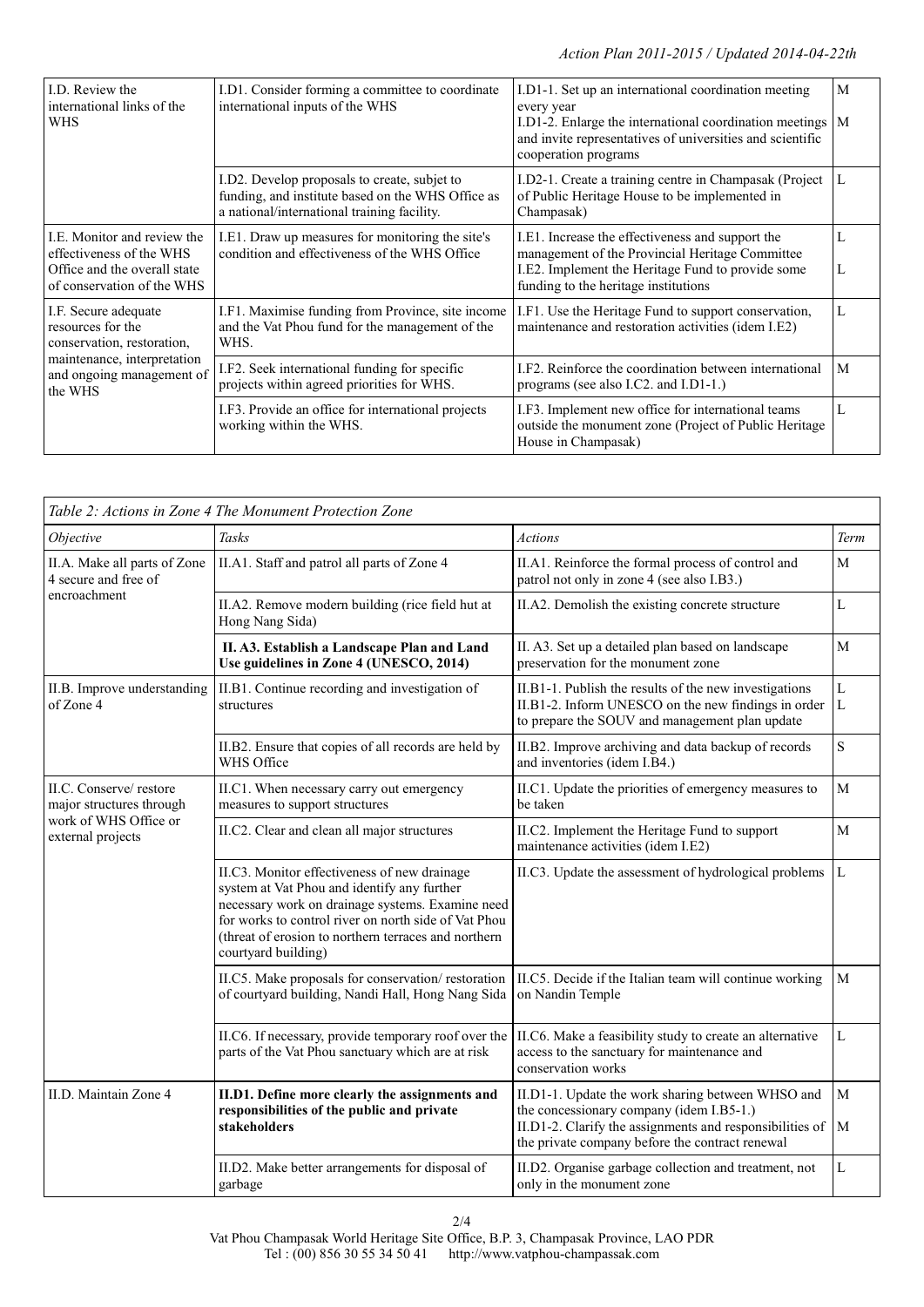|                        | III.D3. Reduce amount of rubbish from Vat Phou<br>Festival                                                               | II.D3. Propose alternative solutions to waste burning                                                                                                                                                                                                 |   |
|------------------------|--------------------------------------------------------------------------------------------------------------------------|-------------------------------------------------------------------------------------------------------------------------------------------------------------------------------------------------------------------------------------------------------|---|
| II.E. Secure artefacts | II.E1. Collect, catalogue and store safety remaining II.E1-1. Complete the museum inventory<br>carved stones at Vat Phou | II.E1-2. Develop the staff training in catalogue and<br>storage activities (idem I.B4. and II.B2.)                                                                                                                                                    | Н |
|                        | II.E2. Build extension to museum store                                                                                   | II.E2-1. Draw up feasibility study for museum and<br>storage room limited extension and improvements<br>II.E2-2. Provide a larger storehouse in another building $ M$<br>outside the monument zone<br>(Project of Public Heritage House in Champasak) | M |

| Table III: Protection of the wider landscape from development and environmental pressures (Zones 1 $\&$ 3)                                          |                                                                                                                                                             |                                                                                                                                                                                                                                                                                            |        |  |
|-----------------------------------------------------------------------------------------------------------------------------------------------------|-------------------------------------------------------------------------------------------------------------------------------------------------------------|--------------------------------------------------------------------------------------------------------------------------------------------------------------------------------------------------------------------------------------------------------------------------------------------|--------|--|
| Objective                                                                                                                                           | Tasks                                                                                                                                                       | <b>Actions</b>                                                                                                                                                                                                                                                                             | Term   |  |
| III.A. Establish effective<br>involvement of the WHS<br>Office in all decisions<br>concerning new construction<br>within the World Heritage<br>Site | IIIA1. Agree system for District urban planners to<br>consult WHS Office on all proposed new<br>constructions in Zones 1 and 3                              | IIIA1-1. Improve the formal procedure for works and<br>building permit authorisation, including consultation<br>process of WHSO (Idem I.B3. and II.A1.)<br>III.A-2. Implement an Advisory Reception Desk to<br>help the residents to design their projects and control<br>more effectively |        |  |
|                                                                                                                                                     | III.A2.Review regulations in Mgt Plan Actions and<br>policies 13-14, 16 as basis for agreeing rules for<br>what new construction is permitted (see Annex C) | III.A2-1. Draw up the zoning and detailed plans,<br>taking into account the consultation process with the<br>villagers.<br>III.A2-2. Enforce the proposed urban regulations by<br>official decrees at the appropriate provincial and<br>national levels                                    | M<br>L |  |
|                                                                                                                                                     | III.A3. Produce guidance on appropriate types of<br>development within villages in Zone 3                                                                   | III.A3-1. Complete the plans and building codes with<br>guidance on landscape and architecture                                                                                                                                                                                             | L      |  |
|                                                                                                                                                     |                                                                                                                                                             | III.A3-2. Develop the public consultation process with<br>the villagers (idem III.A2-1.)                                                                                                                                                                                                   | M      |  |
|                                                                                                                                                     | III. A4. Produce guidance on the overall<br>improvement of facilities (roads, water supply,<br>garbage treatment, telephone poles)<br>(UNESCO, 2014)        | III. A4. Draw up specific impact assessment study<br>before implementing new public facilities                                                                                                                                                                                             | L      |  |
| III.B. Ensure that all new<br>construction in Zone 3 is                                                                                             | III.B1. Identify staff and resources in WHS Office<br>to carry out rescue excavations.                                                                      | III.B1. Implement a preventive archaeology rapid<br>M<br>intervention brigade (idem I.B3.)                                                                                                                                                                                                 |        |  |
| preceded, if necessary, by<br>rescue excavation, and that<br>an archaeologist observes all<br>new construction while it is<br>in progress           | III.B2. Ensure that all rescue excavations are fully<br>recorded and that the records are placed in the WHS<br>Office.                                      | III.B2. Set up training in preventive archaeology (idem $ M$<br>$LCl-2.$                                                                                                                                                                                                                   |        |  |
| III.C. Carry out rescue<br>excavation in advance of<br>unavoidable erosion along<br>the bank of the River<br>Mekong within the Ancient<br>City      | III.C1. Identify areas requiring excavation over next<br>5 years.                                                                                           | III.C1. Update the assessment of erosion issues                                                                                                                                                                                                                                            | L      |  |
|                                                                                                                                                     | III.C2. Identify staff resources in WHS Office for<br>carrying out work and carry out necessary work.                                                       | III.C2. Implement specific training on erosion issues                                                                                                                                                                                                                                      | L      |  |
|                                                                                                                                                     | III.C3. Ensure that excavations are fully recorded<br>and that records are placed in WHS Office                                                             | III.C3. Complete the training in recording and<br>inventory (idem I.B4. and II.B2.)                                                                                                                                                                                                        | M      |  |
| III.D. Conserve Champasak<br>Town and improve its<br>appearance as main gateway<br>to site.                                                         | III.D1. Develop urban plan to protect character of<br>town                                                                                                  | III.D1.1. Draw up the zoning plans and detailed plans<br>considering the consultation process with the villagers.<br>(idem III.A2.1)                                                                                                                                                       | M      |  |
|                                                                                                                                                     |                                                                                                                                                             | III.D12. Draw up specific impact studies regarding the $ L $<br>landscape and ecological aspects that may be affected<br>by the proposed new areas of urban expansion                                                                                                                      |        |  |
|                                                                                                                                                     | III.D2. Restore and rehabilitate historic buildings in<br>town. Improve character and appearance of streets                                                 | III.D2.1. Set up the architectural inventory of the<br>villages                                                                                                                                                                                                                            |        |  |
|                                                                                                                                                     |                                                                                                                                                             | III.D2.2. Identify priority actions for preservation and<br>restoration                                                                                                                                                                                                                    | М      |  |